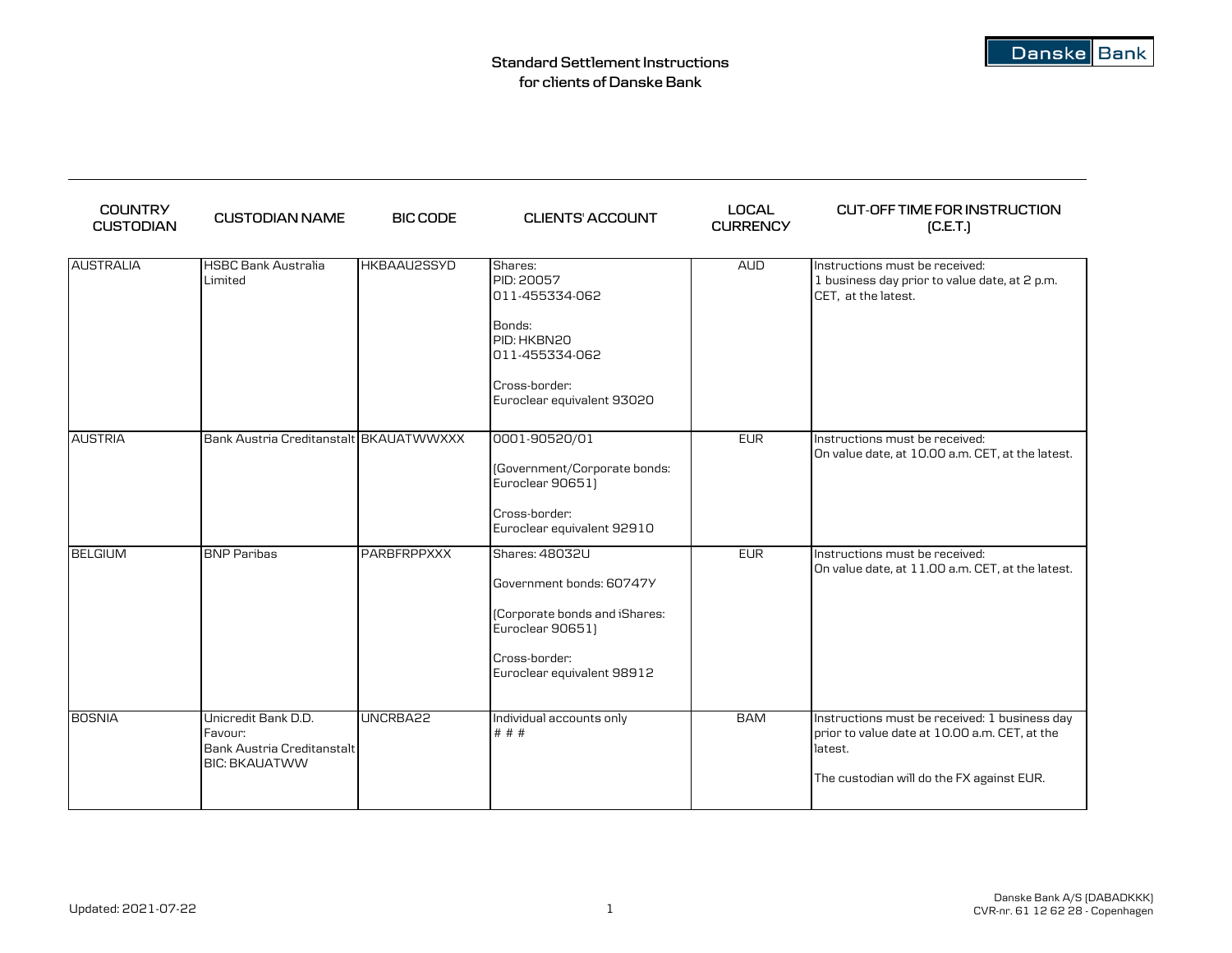| <b>BRAZIL</b>                                                                                     | Citibank, Sao Paulo                                                                | CITIUS33BRR        | Individual accounts only<br># # #                                                                                                                                                    | <b>BRL</b>     | Instructions must be received:<br>1 business day prior to value date, at 2.00 p.m.<br>CET. at the latest.<br>The custodian will do the FX against USD. |
|---------------------------------------------------------------------------------------------------|------------------------------------------------------------------------------------|--------------------|--------------------------------------------------------------------------------------------------------------------------------------------------------------------------------------|----------------|--------------------------------------------------------------------------------------------------------------------------------------------------------|
| <b>BULGARIA</b>                                                                                   | Unicredit Bulbank<br>Favour:<br>Bank Austria Creditanstalt<br><b>BIC: BKAUATWW</b> | <b>UNCRBGSF</b>    | 0001-90520/11                                                                                                                                                                        | <b>BGN</b>     | Instructions must be received:<br>1 business day prior to value date, at 10.00<br>a.m. CET, at the latest.                                             |
| <b>CANADA</b>                                                                                     | <b>CIBC Mellon</b>                                                                 | <b>MELNUS3PGSS</b> | CUID: COMO<br>DBEF1007002                                                                                                                                                            | CAD            | Instructions must be received:<br>1 business day prior to value date, at 2.00 p.m.<br>CET. at the latest.                                              |
| <b>CHILE</b>                                                                                      | Banco De Chile<br>Favour:<br>Citibank NY, Global<br>Window<br>BIC: CITIUS33GCS     | <b>BCHICLRM</b>    | Individual accounts only<br># # #                                                                                                                                                    | CLP            | Instructions must be received: On value date, at<br>10.00 a.m. CET, at the latest.<br>The custodian will do the FX against USD.                        |
| <b>CHINA A SHARES</b><br>(Shanghai and<br>Shenzhen-Hong Kong [Hong Kong]<br><b>Stock Connect)</b> | Hongkong and Shanghai<br>Banking Corp.<br><b>CCAS Code:</b><br>C00019              | <b>HSBCHKHHSEC</b> | Individual accounts only<br># # #<br>Broker trading acc. has to be<br>created before trading.<br>Due to short deadline CounterPart<br>[SSI] and ISIN has to be applied T -<br>1 day. | CNY (offshore) | Instructions must be received:<br>Trade date, at 8.00 a.m. CET, at the latest.<br>Automated buy-in on T+1.                                             |
| CHINA B-SHARES-<br><b>SHANGHAI</b>                                                                | The Hongkong and<br>Shanghai Banking Corp.                                         | <b>HSBCCNSH</b>    | Individual accounts only<br># # #                                                                                                                                                    | <b>USD</b>     | Instructions must be received:<br>2 business days prior to value date, at 2.00 p.m.<br>CET, at the latest.                                             |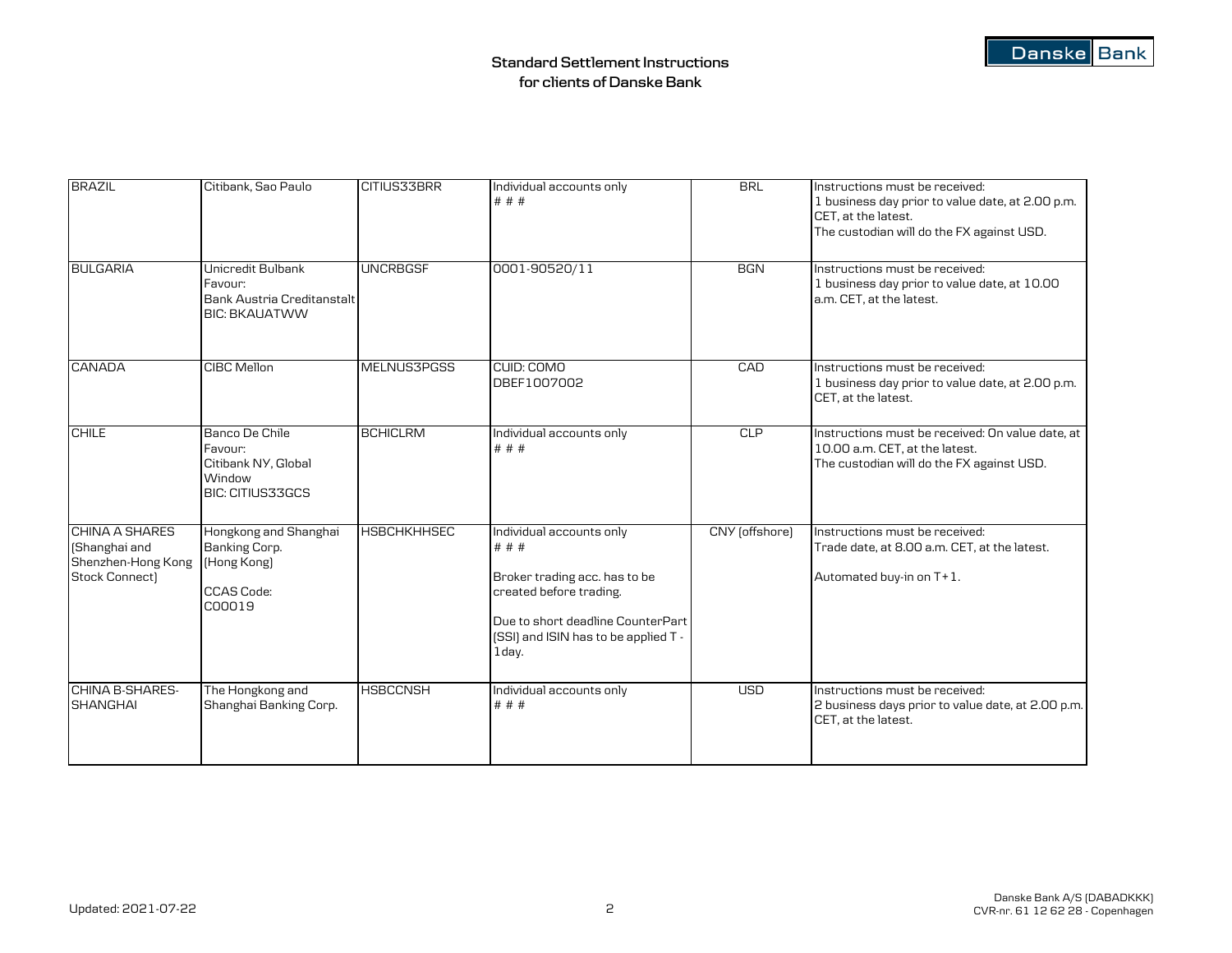| CHINA B-Shares -<br><b>SHENZHEN</b> | The Hongkong and<br>Shanghai Banking Corp.                                               | <b>HSBCCNSHSZN</b> | Individual accounts only<br># # #                                                                                                                                                 | <b>HKD</b> | Instructions must be received:<br>2 business days prior to value date, at 2.00 p.m.<br>CET. at the latest. |
|-------------------------------------|------------------------------------------------------------------------------------------|--------------------|-----------------------------------------------------------------------------------------------------------------------------------------------------------------------------------|------------|------------------------------------------------------------------------------------------------------------|
| <b>COLOMBIA</b>                     | Citibank                                                                                 | CITIUS33COR        | Individual accounts only<br># # #                                                                                                                                                 | COP        | Instructions must be received: 1 business day<br>prior to value date, at 2.00 p.m. CET, at the<br>latest.  |
|                                     |                                                                                          |                    |                                                                                                                                                                                   |            | The custodian will do the FX against USD.                                                                  |
| <b>CROATIA</b>                      | Zagebacka Banka DD<br>Favour:<br>Bank Austria Creditan-<br>stalt<br><b>BIC: BKAUATWW</b> | ZABAHR2X           | Individual accounts only<br># # #                                                                                                                                                 | <b>HRK</b> | Instructions must be received:<br>2 business days prior to value date, at 300 p.m.<br>CET. at the latest.  |
| <b>CYPRUS</b>                       | Eurobank EFG                                                                             | EFGBGRAASEC        | Individual accounts only<br># # #                                                                                                                                                 | <b>EUR</b> | Instructions must be received:<br>1 business day prior to value date, at noon CET,<br>at the latest.       |
| <b>CZECH REPUBLIC</b>               | UNICREDIT BANK CZECH BACXCZPP<br>REPUBLIC A.S.                                           |                    | 81004001                                                                                                                                                                          | CZK        | Instructions must be received:<br>1 business day prior to value date, at 2.00 p.m.<br>CET, at the latest.  |
| <b>DENMARK</b>                      | T <sub>2</sub> S                                                                         | <b>DABADKKKCUS</b> | Party 2 sub-ident id:<br>T2S:KI/04444DEP/XXXXXX<br>fwhere XXXXXX is the client<br>CUSTODY account)<br>SWIFT data source: 'VPDK'<br>Cross-border:<br>Euroclear equivalent<br>34764 | DKK, EUR   | Instructions must be received:<br>1 business day prior to value date, at 2.00 p.m.<br>CET, at the latest.  |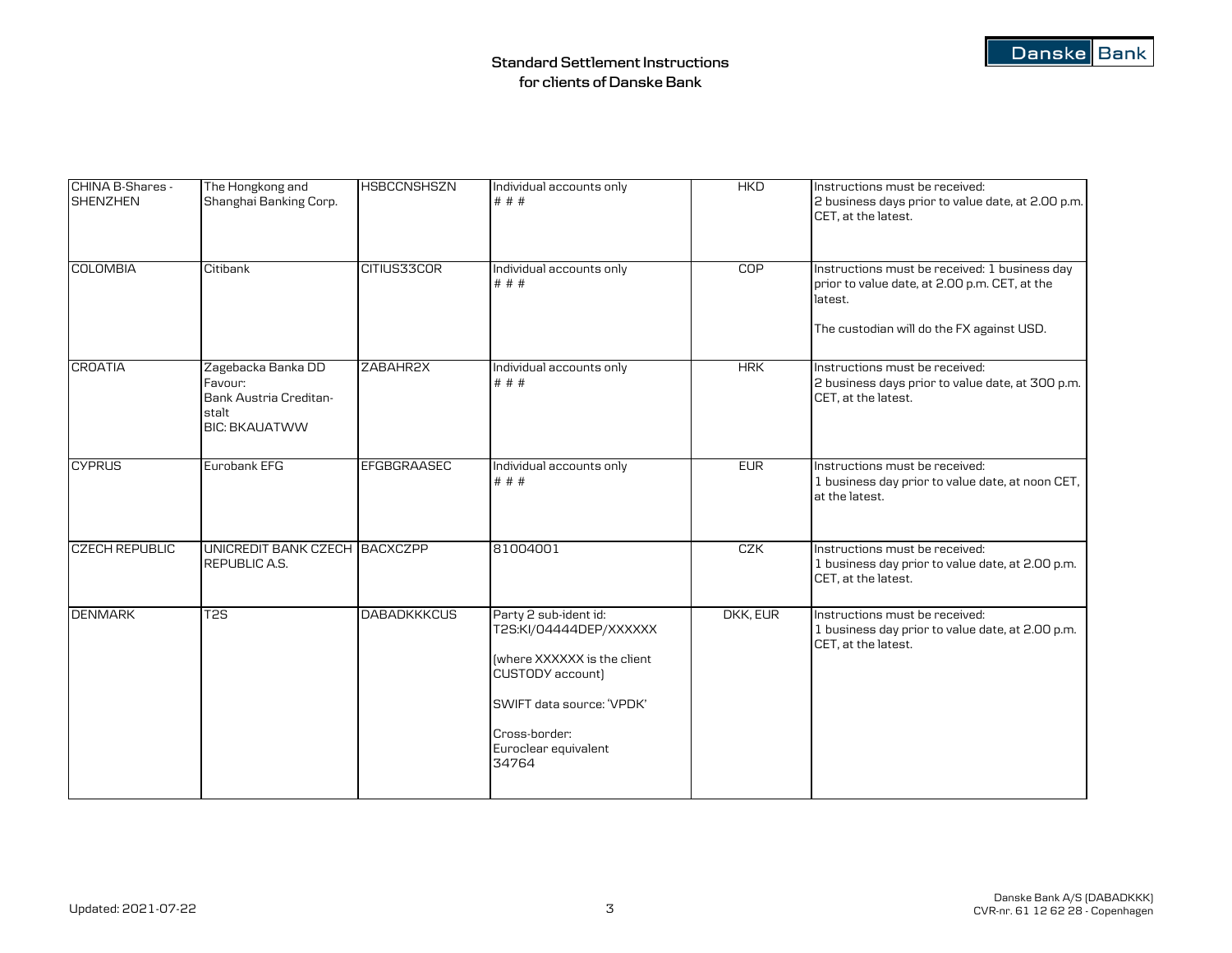| <b>DENMARK</b>                                                                                                                                                                  | VP - The Danish<br>Securities Central | <b>DABADKKKCUS</b> | CD-ident 04444 + 10 digits<br>Client safekeeping account<br>number<br>Cross-border:<br>Euroclear equivalent<br>34764 | <b>SEK</b>                                                                                                             | Instructions must be received:<br>1 business day prior to value date, at 2.00 p.m.<br>CET, at the latest.                                                                                                                             |
|---------------------------------------------------------------------------------------------------------------------------------------------------------------------------------|---------------------------------------|--------------------|----------------------------------------------------------------------------------------------------------------------|------------------------------------------------------------------------------------------------------------------------|---------------------------------------------------------------------------------------------------------------------------------------------------------------------------------------------------------------------------------------|
| <b>EGYPT</b>                                                                                                                                                                    | <b>HSBC Bank Egypt</b>                | <b>EBBKEGCX</b>    | Individual accounts only<br># # #                                                                                    | EGP                                                                                                                    | Instructions must be received:<br>2 business days prior to value date, at 2.00 p.m.<br>CET, at the latest.<br>The custodian will do the FX against USD.                                                                               |
| <b>ESTONIA</b>                                                                                                                                                                  | Swedbank                              | HABAEE2XXXX        | 99100121146                                                                                                          | <b>EUR</b>                                                                                                             | Instructions must be received: Stock Exchange<br>trades:<br>1 business day prior to value date, at 10.00<br>a.m. CET, at the latest.<br>Off Market trades:<br>1 business day prior to value date, at 4.00 p.m.<br>CET, at the latest. |
| <b>EUROCLEAR</b><br>Non-Danish<br>All Eurobonds<br><b>GDR</b> for USD<br>US bonds issued<br>outside USA<br>Corporate bonds non<br>US<br>(Other please instruct<br>cross border) | <b>EUROCLEAR</b>                      | <b>MGTCBEBEECL</b> | 90651                                                                                                                | AUD, ARS, CAD,<br>CHF, EUR, GBP,<br>HUF, ISK, JPY, NOK, CET, at the latest.<br>NZD, PLN, RUB,<br>TRY, SEK, USA,<br>ZAR | Instructions must be received:<br>1 business day prior to value date, at 3.00 p.m.                                                                                                                                                    |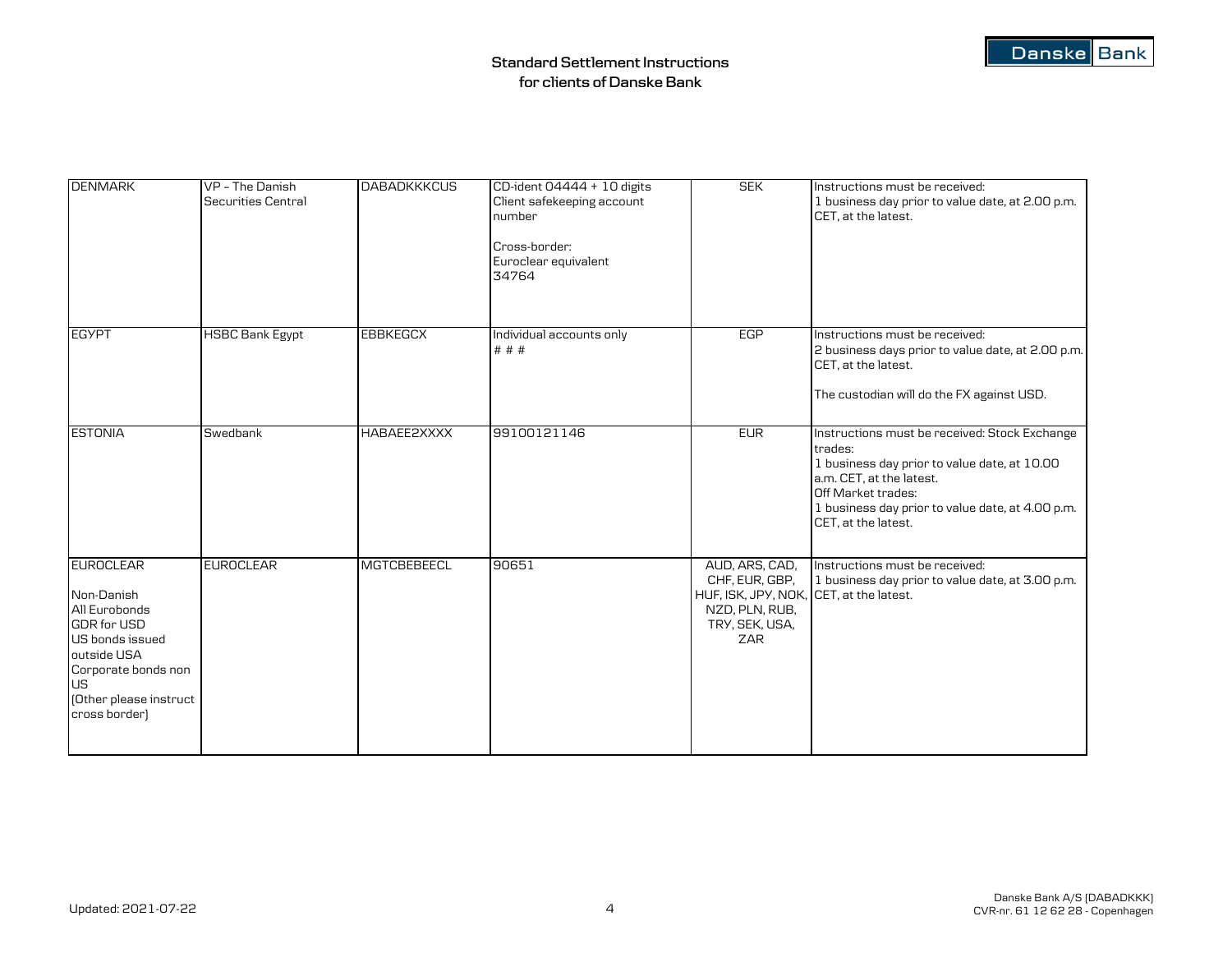| <b>FINLAND</b>    | Danske Bank, Copenhagen DABAFIHHXXX |                                                                     | Shares: Danske Bank,<br>Copenhagen.<br><b>BIC: DABADKKKXXX</b><br>Bonds: Euroclear 90651<br>Cross-border:<br>Euroclear equivalent 60400 | <b>EUR</b> | Instructions must be received:<br>1 business day prior to value date, at 2 p.m.<br>CET, at the latest.                                                                                                                                                                                                |
|-------------------|-------------------------------------|---------------------------------------------------------------------|-----------------------------------------------------------------------------------------------------------------------------------------|------------|-------------------------------------------------------------------------------------------------------------------------------------------------------------------------------------------------------------------------------------------------------------------------------------------------------|
| <b>FRANCE</b>     | <b>BNP Paribas</b>                  | <b>PARBFRPPXXX</b>                                                  | 45565M<br>(Corporate bonds and iShares:<br>Euroclear 90651)<br>Cross-border:<br>Euroclear equivalent 66901                              | <b>EUR</b> | Instructions must be received:<br>1 business day prior to value date, at noon CET,<br>at the latest.                                                                                                                                                                                                  |
| <b>FUNDSETTLE</b> | <b>FUNDSETTLE</b>                   |                                                                     |                                                                                                                                         |            | Instruction must be sent directly to our<br>FundSettle department (e-mail adress:<br>fundtrading@danskebank.com) to get following<br>cut-off:<br>10:00, 12:00, 16:00 CET.<br>E.g. a fund with cut-off 09:30 CET instructions<br>must be received at FundSettle 1 business day<br>before by 16:00 CET. |
| <b>GERMANY</b>    | Deutsche Bank A.G.                  | <b>DEUTDEFFCUS</b><br>CBF acc. 7015<br>(optional)<br>CBL acc. 67015 | iShares and All Shares, except US:<br>100924049001<br>US Shares:<br>100924049006<br>Bonds: Euroclear 90651                              | <b>EUR</b> | Instructions must be received:<br>1 business day prior to value date, at noon CET,<br>at the latest.                                                                                                                                                                                                  |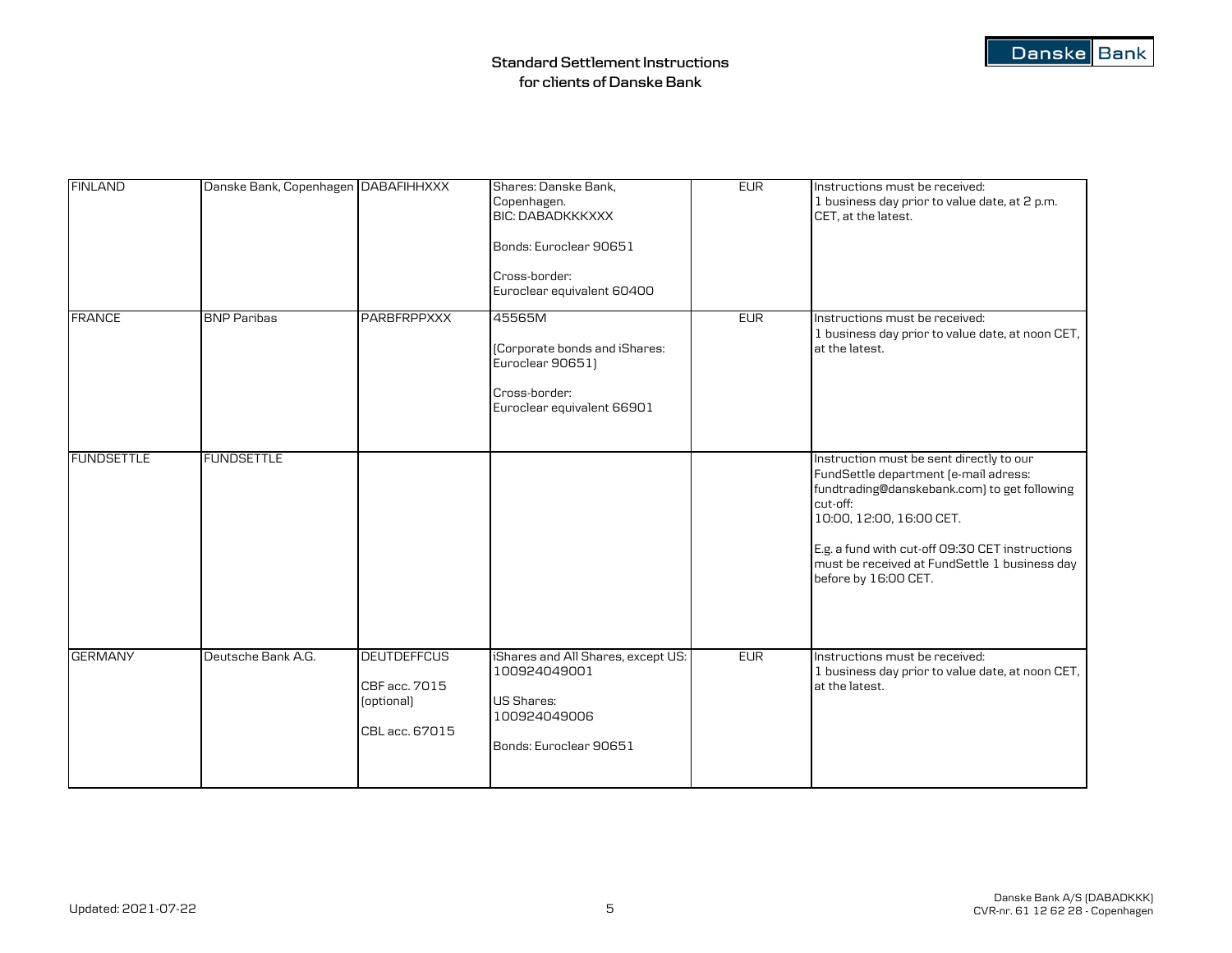| <b>GREECE</b>    | <b>BNP Paribas Securities</b><br>Service, Greece            | PARBGRAXXXX        | Shares/bonds: Individual accounts<br>only<br># # #<br>If only bonds: 74262 | <b>EUR</b>              | Instructions must be received:<br>1 business day prior to value date, at noon CET,<br>at the latest.                                                                                                                                                                    |
|------------------|-------------------------------------------------------------|--------------------|----------------------------------------------------------------------------|-------------------------|-------------------------------------------------------------------------------------------------------------------------------------------------------------------------------------------------------------------------------------------------------------------------|
| <b>HONG KONG</b> | Hongkong and Shanghai<br>Banking Corp.<br>CCAS Code: COOO19 | <b>HSBCHKHHSEC</b> | Shares:<br>500-417969-085<br>Bonds:<br>500-417969-089                      | <b>HKD</b>              | Instructions must be received:<br>Trade date, at 3.00 p.m. CET, at the latest.                                                                                                                                                                                          |
| <b>HUNGARY</b>   | Unicredit Bank Hungary                                      | <b>BACXHUHB</b>    | 7011047001<br>Keler ID: 318<br>Cross-border:<br>Euroclear equivalent 58807 | <b>HUF</b>              | Instructions must be received:<br>1 business day prior to value date, at 2 p.m.<br>CET, at the latest.                                                                                                                                                                  |
| <b>ICELAND</b>   | Íslandsbanki hf.                                            | <b>GLITISRE</b>    | 31712                                                                      | $\overline{\text{ISK}}$ | Instructions must be received:<br>2 business days prior to value date, at 4.00 p.m.<br>CET, at the latest.                                                                                                                                                              |
| <b>INDIA</b>     | The Hongkong and<br>Shanghai Banking Corp.                  | <b>HSBCINBB</b>    | Individual accounts only<br># # #                                          | <b>INR</b>              | Instructions must be received: On trade date, at<br>3.00 p.m. CET, at the latest. Re.<br>repatriation/SELL of INR: The client must<br>inform Danske Bank. The INR received will be at<br>disposal at earliest S+.1 For purchase of INR:<br>Cash has to be available S-1 |
| <b>INDONESIA</b> | The Hongkong and<br>Shanghai Banking Corp.                  | <b>HSBCIDJA</b>    | 001-829407-085 shares<br>SID = IBF051051052520                             | $\overline{IDR}$        | Instructions must be received:<br>2 business days prior to value date, at 2 p.m.<br>CET, at the latest.<br>The custodian will do the FX against USD                                                                                                                     |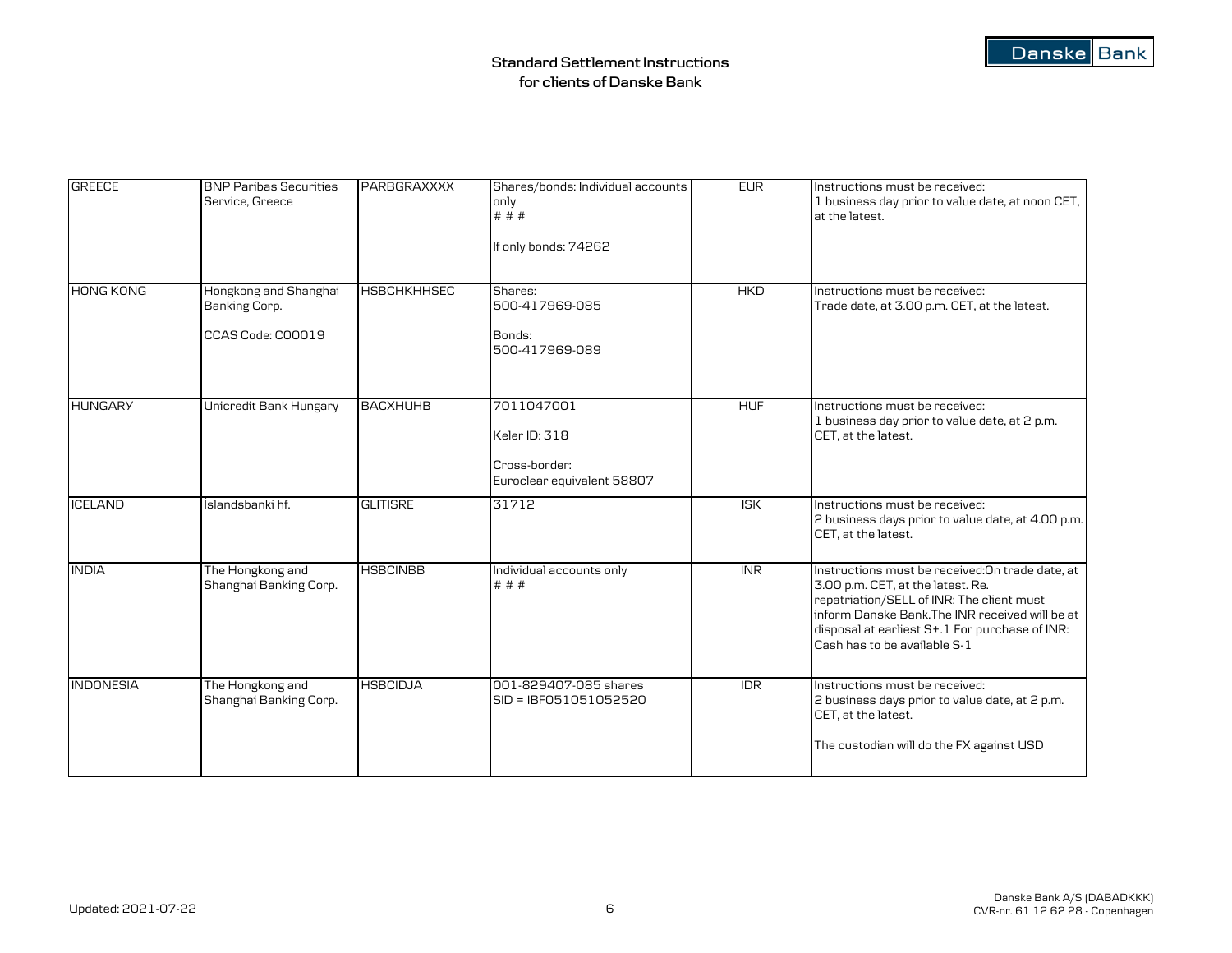| <b>IRELAND</b> | <b>EUROCLEAR</b>                                                                                             | MGTCBEBEECL     | Shares:<br>Euroclear 53275<br>Bonds and iShares: Euroclear<br>90651                                                                                                                   | <b>EUR</b> | Instructions must be received:<br>1 business day prior to value date, at 3.00 p.m.<br>CET. at the latest.                                                                                                                                                                                                   |
|----------------|--------------------------------------------------------------------------------------------------------------|-----------------|---------------------------------------------------------------------------------------------------------------------------------------------------------------------------------------|------------|-------------------------------------------------------------------------------------------------------------------------------------------------------------------------------------------------------------------------------------------------------------------------------------------------------------|
| <b>ISRAEL</b>  | Bank Leumi                                                                                                   | <b>LUMIILIT</b> | Individual accounts only<br># # #                                                                                                                                                     | ILS        | Instructions must be received:<br>1 business day prior to value date, at 3 p.m.<br>CET, at the latest.                                                                                                                                                                                                      |
| <b>ITALY</b>   | <b>BNP Paribas Securities</b><br>Services IT, Milano                                                         | PARBITMM056     | Shares, iShares and Government<br>Bonds: SAC Acc.:<br>MOTIPARBITMMXXX6052900<br>Sec Acc: 723102<br>Corporate bonds: Euroclear<br>90651<br>Cross-border:<br>Euroclear equivalent 93796 | EUR        | Instructions must be received:<br>1 business day prior to value date, at 10.00<br>a.m. CET, at the latest                                                                                                                                                                                                   |
| <b>JAPAN</b>   | The Hongkong and<br>Shanghai Banking Corp.                                                                   | <b>HSBCJPJT</b> | Shares: 009-016700-307<br>Bonds: Individual acc. For JGBs<br># # #                                                                                                                    | <b>JPY</b> | Instructions must be received:<br>2 business days prior to value date, at 4.00 p.m.<br>CET, at the latest.                                                                                                                                                                                                  |
| <b>KENYA</b>   | <b>Standard Chartered Bank</b><br>Kenya Limited Favour:<br>Citibank NY, Global<br>Window<br>BIC: CITIUS33GCS | <b>SCBLKENX</b> | Individual accounts only<br># # #                                                                                                                                                     | <b>KES</b> | Equities + corp. bonds T+4:<br>Instructions must be received 2 business days<br>prior to value date, at 2.00 p.m. CET at the<br>latest.<br>Govt. Bonds T+3:<br>Instructions must be received 2 business days<br>prior to value date at noon CET at the latest.<br>The custodian will do the FX against USD. |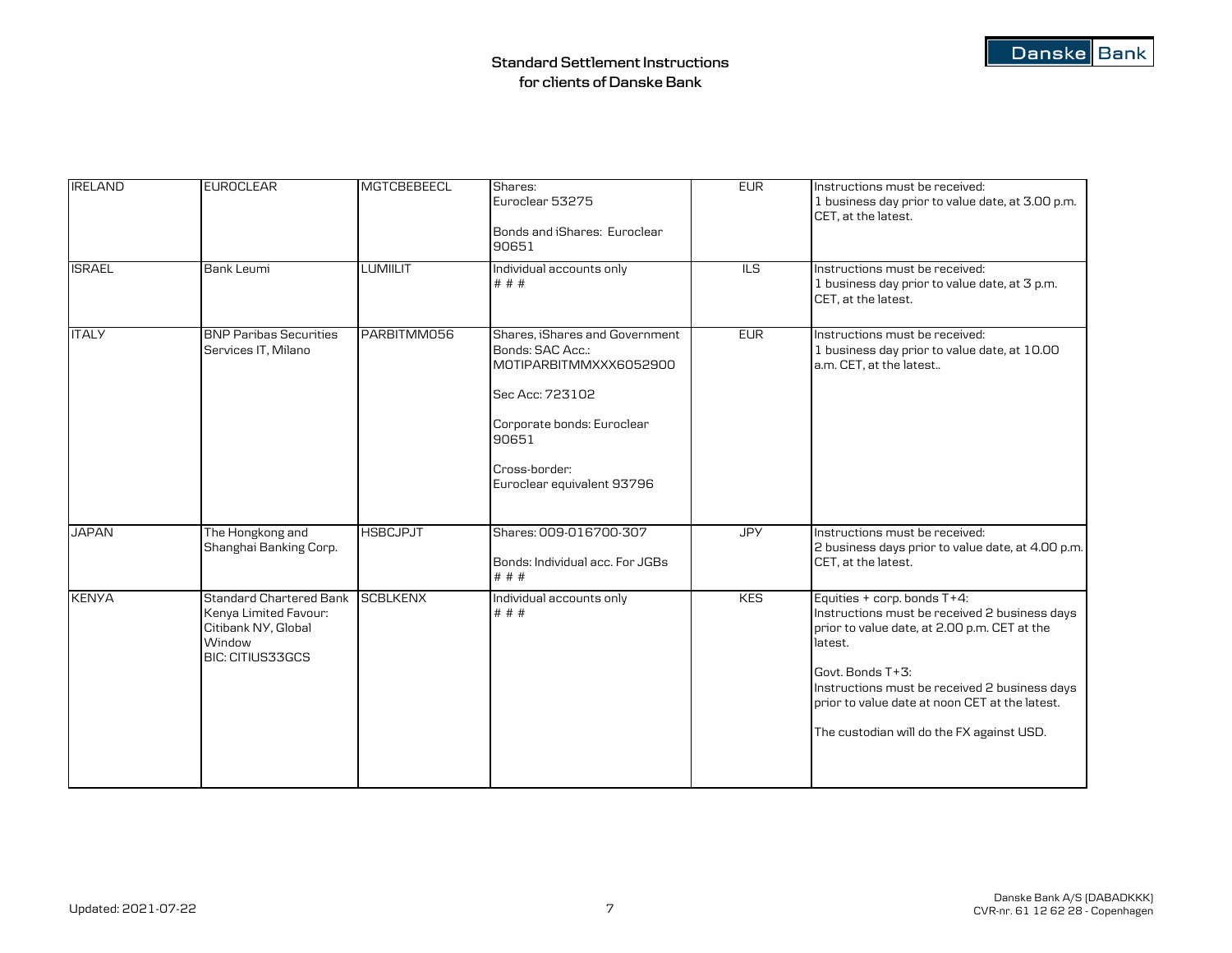| LATVIA           | Swedbank AS                         | HABAEE2XXXX     | 300260                                                | <b>EUR</b> | Instructions must be received:<br>Stock Exchange trades:<br>1 business day prior to value date, at 10.00<br>a.m. CET, at the latest.<br>Off Market trades:<br>1 business day prior to value date, at 4.00 p.m.<br>CET, at the latest. |
|------------------|-------------------------------------|-----------------|-------------------------------------------------------|------------|---------------------------------------------------------------------------------------------------------------------------------------------------------------------------------------------------------------------------------------|
| <b>LITHUANIA</b> | Swedbank AS                         | HABAEE2XXXX     | 22-V89795                                             | <b>EUR</b> | Instructions must be received:<br>Stock Exchange trades:<br>1 business day prior to value date, at 10.00<br>a.m. CET. at the latest.<br>Off Market trades:<br>1 business day prior to value date, at 4.00 p.m.<br>CET, at the latest. |
| <b>MALAYSIA</b>  | <b>HSBC Bank Malaysia</b><br>Berhad | <b>HBMBMYKL</b> | 318-236072-085<br>MCD 206 001 043566538               | <b>MYR</b> | Instructions must be received:<br>2 business days prior to value date, at noon<br>CET, at the latest. Please notice that Danske<br>Bank has a standing instruc-tion to settle ISS.<br>The custodian will do the FX against USD.       |
| <b>MEXICO</b>    | Citibank                            | CITIUS33MER     | 219309<br>Cross-border:<br>Euroclear equivalent 66067 | <b>MXN</b> | Instructions must be received:<br>On value date, at 9.00 a.m. CET, at the latest.                                                                                                                                                     |
| <b>MOROCCO</b>   | Citibank Maghreb                    | <b>CITIMAMC</b> | Individual accounts only<br># # #                     | <b>MAD</b> | Instructions must be received:<br>1 business day prior to value date, at 10.00<br>a.m. CET, at the latest.                                                                                                                            |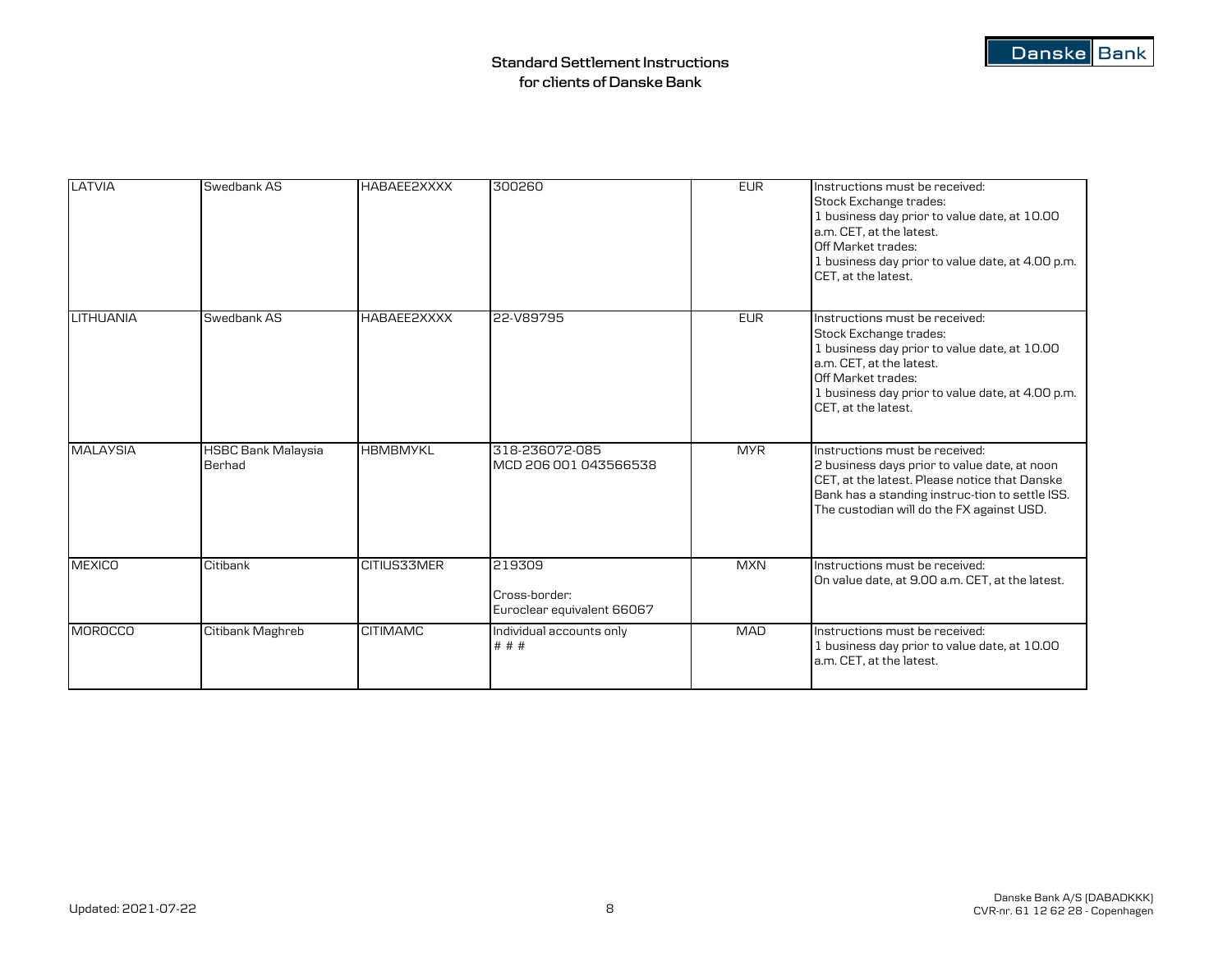| <b>NETHERLANDS</b> | <b>BNP Paribas Securities</b><br><b>Services</b>                                                    | <b>PARBFRPPXXX</b> | Shares settlement in EUR:<br>455197K<br>Shares settlement in other<br>currencies:<br>Euroclear 90651<br>Bonds and iShares: Euroclear<br>90651 | <b>EUR</b> | Instructions must be received:<br>1 business day prior to value day, at 10.00 a.m.<br>CET. at the latest.                                               |
|--------------------|-----------------------------------------------------------------------------------------------------|--------------------|-----------------------------------------------------------------------------------------------------------------------------------------------|------------|---------------------------------------------------------------------------------------------------------------------------------------------------------|
| <b>NEW ZEALAND</b> | <b>HSBC Limited</b>                                                                                 | HSBCNZ2A           | 040-033698-101 FK 15%                                                                                                                         | <b>NZD</b> | Instructions must be received:                                                                                                                          |
|                    |                                                                                                     |                    | Cross-border:<br>Euroclear equivalent 58746                                                                                                   |            | 1 business day prior to value date, at 10.00<br>a.m. CET, at the latest.                                                                                |
| <b>NIGERIA</b>     | Stanbic Bank Nigeria<br>Favour:<br>The Bank of New York,<br><b>Brussels</b><br><b>BIC: IRVTBEBB</b> | <b>SBICNGLX</b>    | Individual accounts only<br># # #                                                                                                             | <b>NGN</b> | Instructions must be received:<br>1 business day prior to value date, at 10 a.m.<br>CET, at the latest.<br>The custodian will do the FX against USD.    |
| <b>NORWAY</b>      | Danske Bank, Copenhagen DABADKKKXXX                                                                 |                    | DEAG/REAG: DABADKKKXXX<br>SELL/BUYR: DABADKKKXXX<br>KI09760                                                                                   | <b>NOK</b> | Instructions must be received:<br>1 business day prior to value date, at 3.00 p.m.<br>CET, at the latest.                                               |
| <b>OMAN</b>        | <b>HSBC Bank Middle East</b>                                                                        | <b>HBMEKWKW</b>    | Individual accounts only<br># # #                                                                                                             | OMR        | Instructions must be received: 1 business day<br>prior to value date, at 10.00 a.m. CET, at the<br>latest.<br>The custodian will do the FX against USD. |
| <b>PAKISTAN</b>    | Citibank                                                                                            | <b>CITIPKKX</b>    | Individual accounts only<br># # #                                                                                                             | PKR        | Instructions must be received:<br>2 business days prior to value date, at noon<br>CET, at the latest.<br>The custodian will do the FX against USD.      |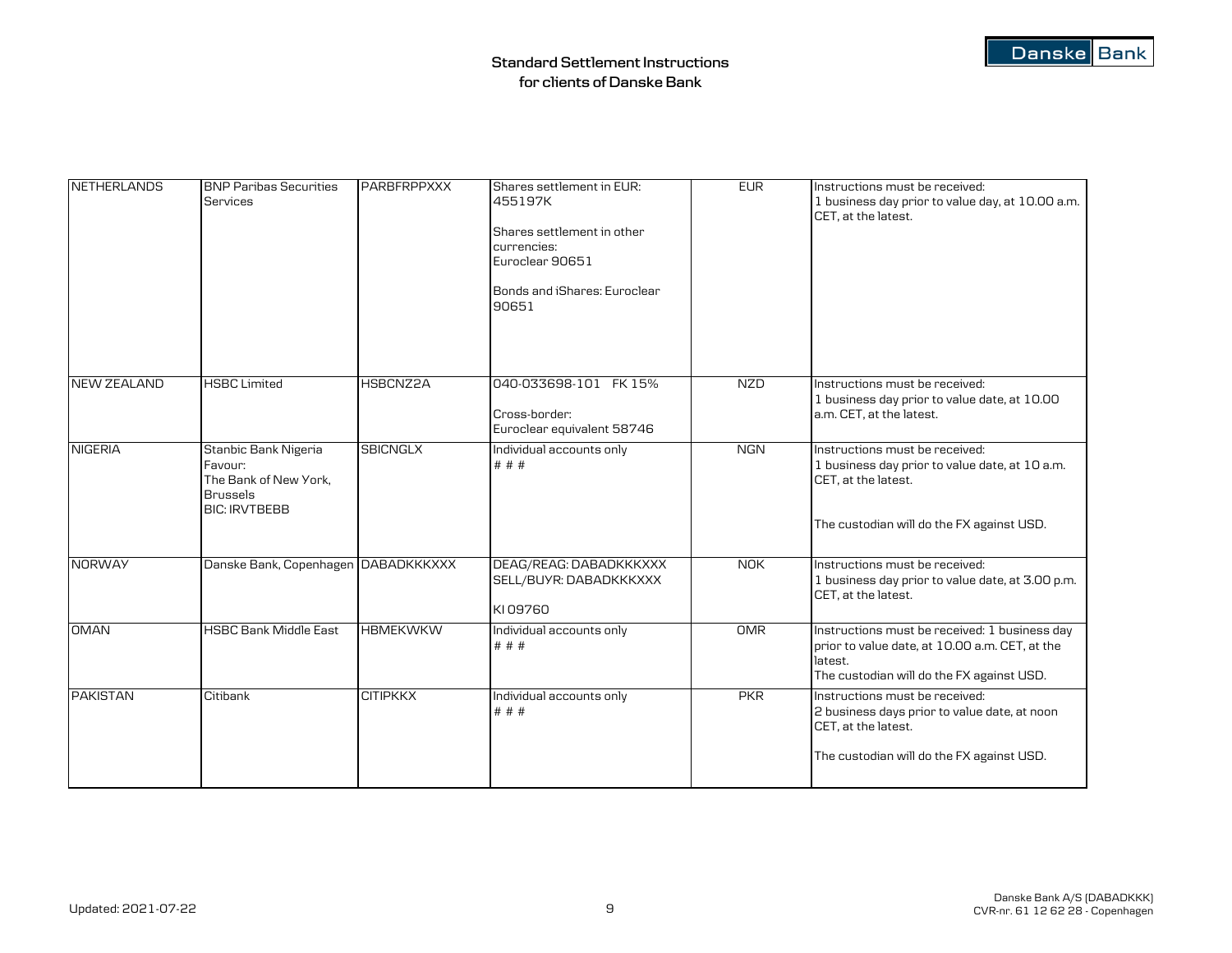| <b>PERU</b>        | Citibank                                                                                        | <b>CITIPEPL</b>    | Individual accounts only<br># # #                                                                      | <b>PEN</b> | Instructions must be received: 1 business day<br>prior to value date, at noon CET, at the latest.<br>The custodian will do the FX against USD. |
|--------------------|-------------------------------------------------------------------------------------------------|--------------------|--------------------------------------------------------------------------------------------------------|------------|------------------------------------------------------------------------------------------------------------------------------------------------|
| <b>PHILIPPINES</b> | The Hongkong and<br>Shanghai Banking Corp.                                                      | <b>HSBCPHMM</b>    | 000-200493-551<br>Cross-border:<br>Euroclear equivalent 67143                                          | PHP        | Instructions must be received:<br>2 business days prior to value date, at 2 p.m.<br>CET. at the latest.                                        |
| <b>POLAND</b>      | Bank Pekao                                                                                      | <b>PKOPPLPWCUS</b> | 008200100                                                                                              | <b>PLN</b> | Instructions must be received:<br>1 business day prior to value date, at 2 p.m.<br>CET, at the latest.                                         |
| PORTUGAL           | <b>BNP Paribas</b>                                                                              | <b>PARBFRPPXXX</b> | Shares:<br>Account<br>Tax<br>72257U<br>35%<br>44320N<br>28%<br>74991B<br>25%<br>Bonds: Euroclear 90651 | <b>EUR</b> | Instructions must be received:<br>1 business day prior to value date, at 10.00<br>a.m. CET, at the latest.                                     |
| <b>QATAR</b>       | <b>HSBC Bank Middle East</b>                                                                    | <b>BBMEQAQX</b>    | Individual accounts only<br># # #                                                                      | QAR        | Instructions must be received: 2 business day<br>prior to value date, at 2.00 p.m. CET, at the<br>latest.                                      |
| <b>ROMANIA</b>     | Unicredit Tiriac Bank S.A.<br>Favour: Bank Austria<br>Creditan-stalt<br><b>BIC: BKAUATWWXXX</b> | <b>BACXROBUXXX</b> | Individual accounts only<br># # #                                                                      | <b>RON</b> | Instructions must be received:<br>2 business days prior to value date, at 3.00 p.m.<br>CET, at the latest.                                     |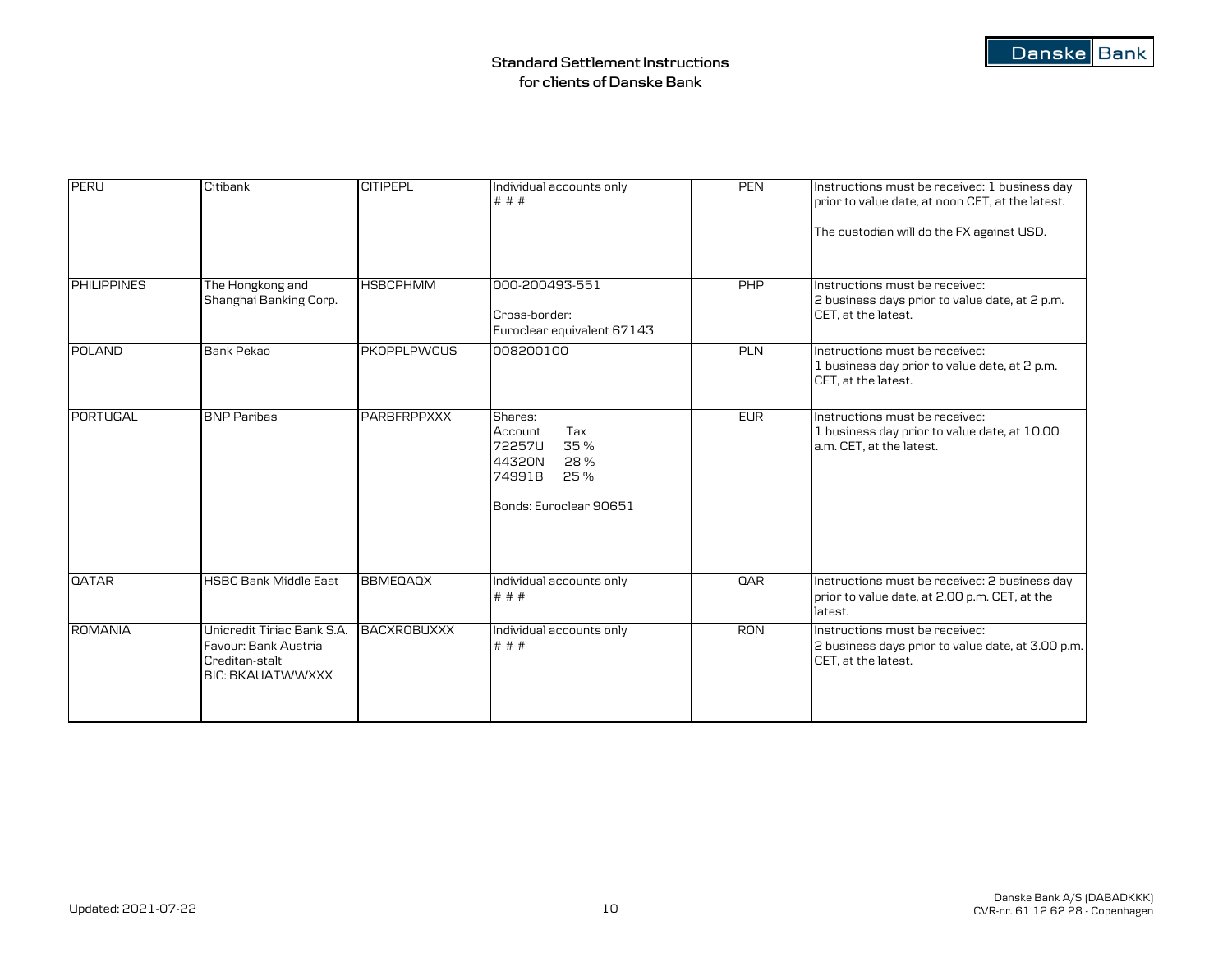| <b>RUSSIA</b>       | ZAO Citibank, [Moscow]                    | <b>CITIRUMX</b> | 4208055001<br>NSD Code: MC0018600000<br>Agent acc. At NSD:<br>TL1212140216/0000000000<br>0000000<br>1701654001 (Trading acc. On<br>MISEX) | <b>RUB</b> | Only trades against payment in USD.<br>Instructions must be received: value date, at<br>08:30 a.m. CET, at the latest.            |
|---------------------|-------------------------------------------|-----------------|-------------------------------------------------------------------------------------------------------------------------------------------|------------|-----------------------------------------------------------------------------------------------------------------------------------|
| <b>SERBIA</b>       | Unicredit Bank Srbija A.D. BACXRSBG       |                 | Individual accounts only<br># # #                                                                                                         | <b>RSD</b> | Prefunding required<br>Instructions must be received:<br>2 business days prior to value date at 10.00<br>a.m. CET, at the latest. |
| SINGAPORE Shares    | The Hongkong and<br>Shanghai Banking Corp | <b>HSBCSGSG</b> | 141-549998-085                                                                                                                            | SGD        | Instructions must be received:<br>2 business days prior to value date, at 2 p.m.<br>CET. at the latest.                           |
| SINGAPORE Bonds     | The Hongkong and<br>Shanghai Banking Corp | <b>HSBCSGSG</b> | 141-705566-085                                                                                                                            | SGD        | Instructions must be received:<br>2 business days prior to value date, at 2.00 p.m.<br>CET. at the latest.                        |
| <b>SLOVAKIA</b>     | Unicredit Bank Austria AG BKAUATWWXXX     |                 | 0001-90520/09                                                                                                                             | EUR        | Instructions must be received:<br>2 business days prior to value date, at 4.00 p.m.<br>CET, at the latest.                        |
| <b>SLOVENIA</b>     | Unicredit Bank Austria AG BKAUATWWXXX     |                 | Shares: 0001-90520/06<br>Bonds: Euroclear 90651                                                                                           | <b>EUR</b> | Instructions must be received:<br>2 business days prior to value date, at 4.00 p.m.<br>CET, at the latest.                        |
| <b>SOUTH AFRICA</b> | Nedbank Limited                           | NEDSZAJJ        | Shares:<br>8882014606<br>Bonds:<br>110136780004                                                                                           | ZAR        | Instructions must be received:<br>2 business days prior to value date, at noon<br>CET, at the latest.                             |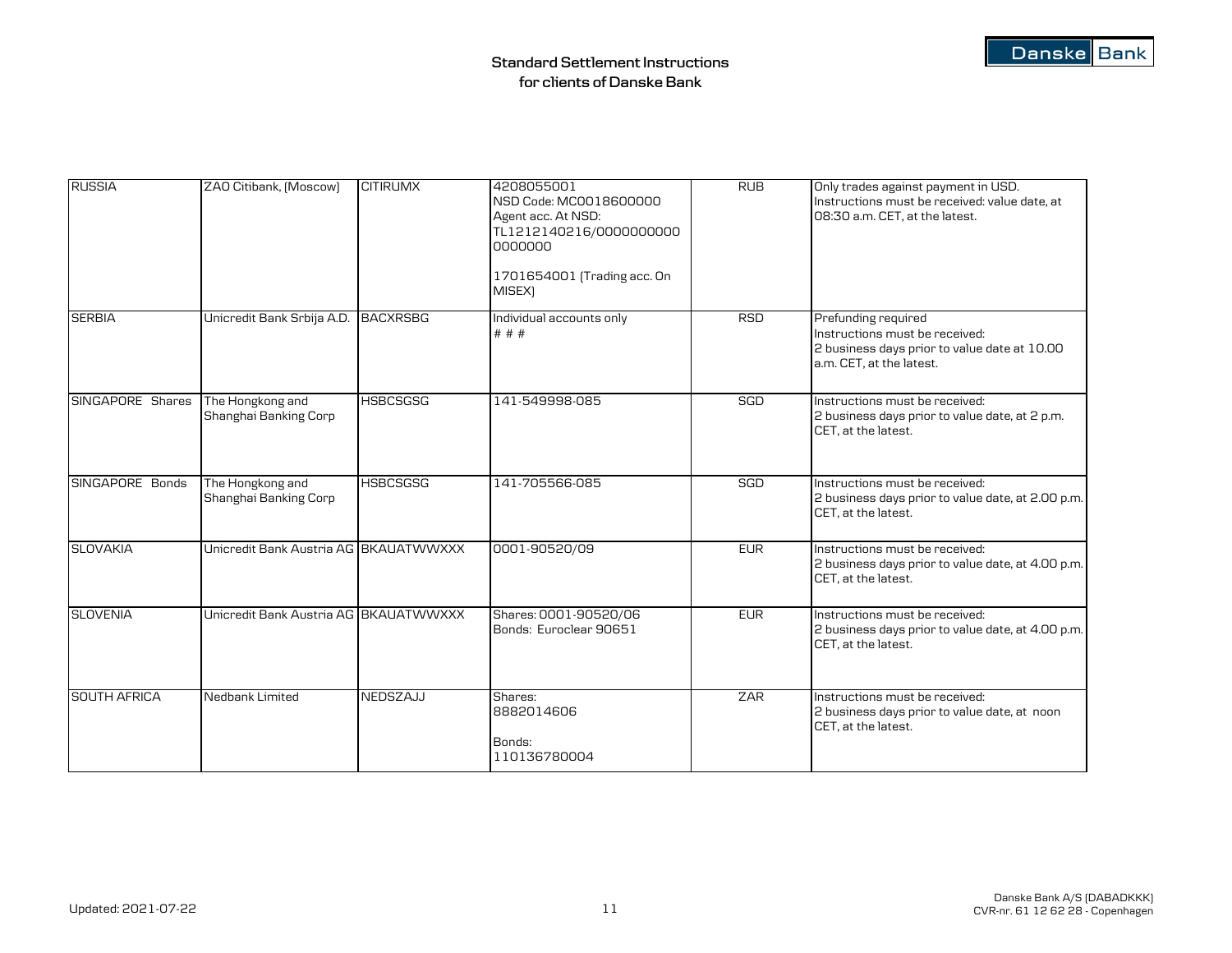| Danske Bank |  |
|-------------|--|
|-------------|--|

| <b>SOUTH KOREA</b> | The Hongkong and<br>Shanghai Banking Corp. | <b>HSBCKRSE</b>    | Individual accounts only<br># # #                                                                                                                                                                                                                                                                                                   | <b>KRW</b> | Instructions must be received:<br>Trade date, at 3.00 p.m. CET, at the latest.<br>The custodian will do the FX against USD. |
|--------------------|--------------------------------------------|--------------------|-------------------------------------------------------------------------------------------------------------------------------------------------------------------------------------------------------------------------------------------------------------------------------------------------------------------------------------|------------|-----------------------------------------------------------------------------------------------------------------------------|
| <b>SPAIN</b>       | <b>BNP Paribas</b>                         | PARBESMXXXX        | Shares:<br><b>SAC</b><br>IBRCPARBESMXXXX00000000<br>2T0EX0000001<br>Bonds:<br><b>SAC</b><br>IBRCPARBESMXXXX00000006<br>2I0EX0000015<br>Registration name Danske Bank<br>A/S (DABADKKKXXX)<br>Tax<br>Account<br>84802<br>21%<br>15%<br>80125<br>(Corporate bonds: Euroclear<br>906511<br>Cross-border:<br>Euroclear equivalent 56738 | <b>EUR</b> | Instructions must be received:<br>1 business day prior to value date, at 1.00 p.m.<br>CET, at the latest.                   |
| <b>SRI LANKA</b>   | <b>HSBC Limited</b>                        | <b>HSBCLKLX</b>    | Individual accounts only<br># # #                                                                                                                                                                                                                                                                                                   | <b>LKR</b> | Instructions must be received:<br>2 business days prior to value date, at 2.00 p.m.<br>CET, at the latest.                  |
| <b>SWEDEN</b>      | VPC:<br>Danske Bank, Copenhagen            | <b>DABADKKKXXX</b> | Shares: DDK<br>acc.68794398<br>Bonds:<br>acc.68794363                                                                                                                                                                                                                                                                               | <b>SEK</b> | Instructions must be received:<br>1 business day prior to value date, at 2.00 p.m.<br>CET, at the latest.                   |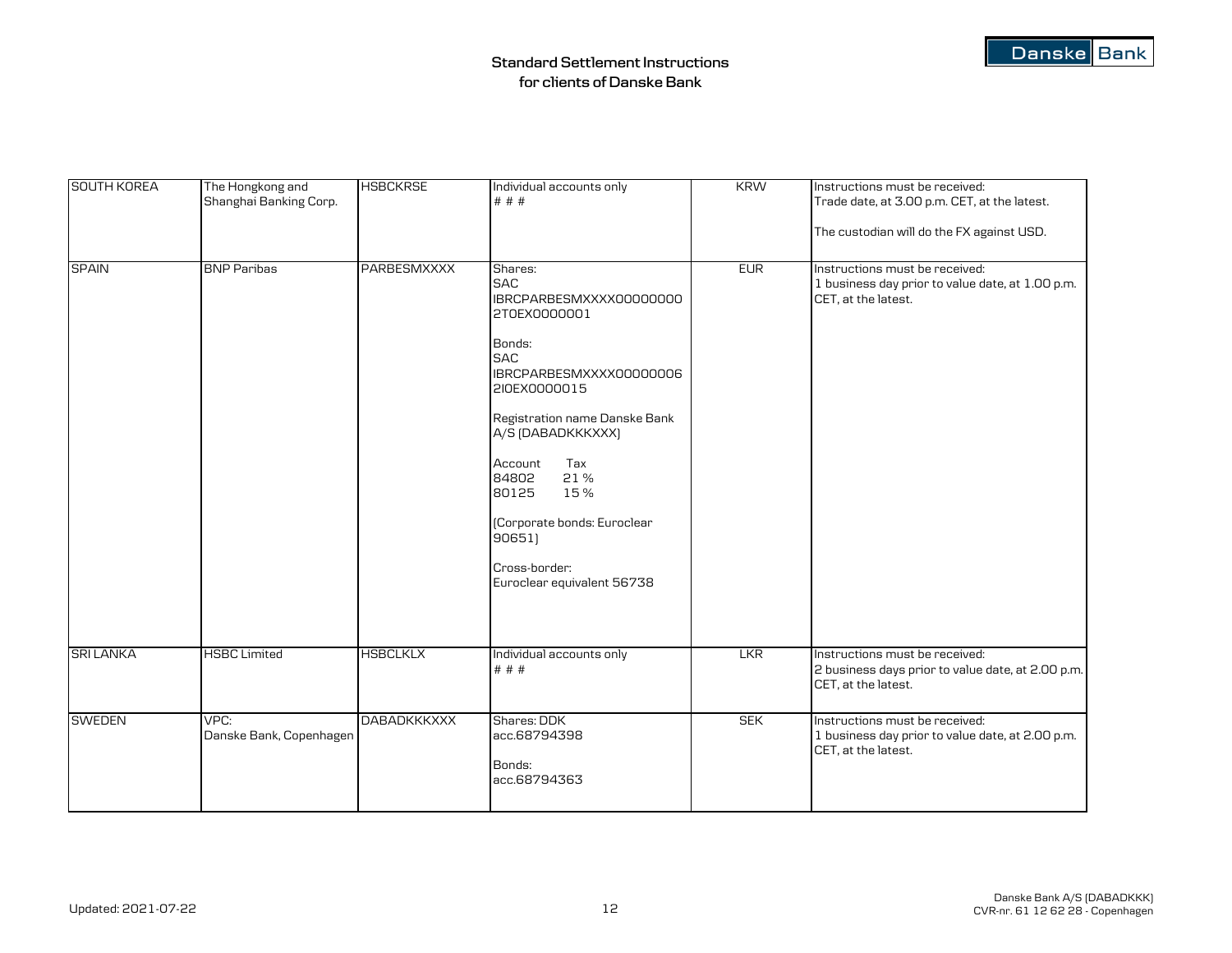| <b>SWITZERLAND</b>                                         | Credit Suisse AG                                      | CRESCHZZ80A     | Shares and iShares:<br>0835-0925340-75-007<br>SEGA: CH100164<br>Bonds: Euroclear 90651<br>Cross-border:<br>Euroclear equivalent 94285 | CHF        | Instructions must be received:<br>1 business day prior to value date, at 1.00 p.m.<br>CET, at the latest.                                                                                               |
|------------------------------------------------------------|-------------------------------------------------------|-----------------|---------------------------------------------------------------------------------------------------------------------------------------|------------|---------------------------------------------------------------------------------------------------------------------------------------------------------------------------------------------------------|
| <b>TAIWAN</b>                                              | The Hongkong and<br>Shanghai Banking Corp.<br>Limited | <b>HSBCTWTP</b> | Individual accounts only<br># # #<br>Broker trading acc. has to be<br>created before trading.                                         | <b>TWD</b> | Instructions to purchase/ sell TWD must be<br>received 1 business day before trade date, at<br>3.00 p.m. CET, at the latest.<br>Instructions must be received:<br>Trade date, at 3 p.m., at the latest. |
| <b>THAILAND</b>                                            | The Hongkong and<br>Shanghai Banking Corp.<br>Limited | <b>HSBCTHBK</b> | 001-092105-391<br>Segregated acc. no. at depository:<br>3041092105391                                                                 | <b>THB</b> | Instructions must be received:<br>2 business days prior to value date, at 2 p.m.<br>CET, at the latest.<br>The custodian will do the FX against USD                                                     |
| <b>TURKEY</b>                                              | Citibank A.S.                                         | <b>CITITRIX</b> | Individual accounts only<br># # #                                                                                                     | <b>TRY</b> | Instructions must be received:<br>1 business day prior to value date, at 2.00 p.m.<br>CET, at the latest.                                                                                               |
| <b>UNITED ARAB</b><br><b>EMIRATES (DIFX)</b><br><b>USD</b> | <b>HSBC Middle East</b>                               | <b>BBMEAEAD</b> | Individual accounts only<br># # #                                                                                                     | <b>AED</b> | Instructions must be received:<br>on tradedate at the latest.<br>Settlement in USD                                                                                                                      |
| <b>UNITED ARAB</b><br><b>EMIRATES (DFM)</b>                | <b>HSBC Middle East</b>                               | <b>BBMEAEAD</b> | Individual accounts only<br># # #                                                                                                     | <b>AED</b> | Instructions must be received:<br>on tradedate at the latest.                                                                                                                                           |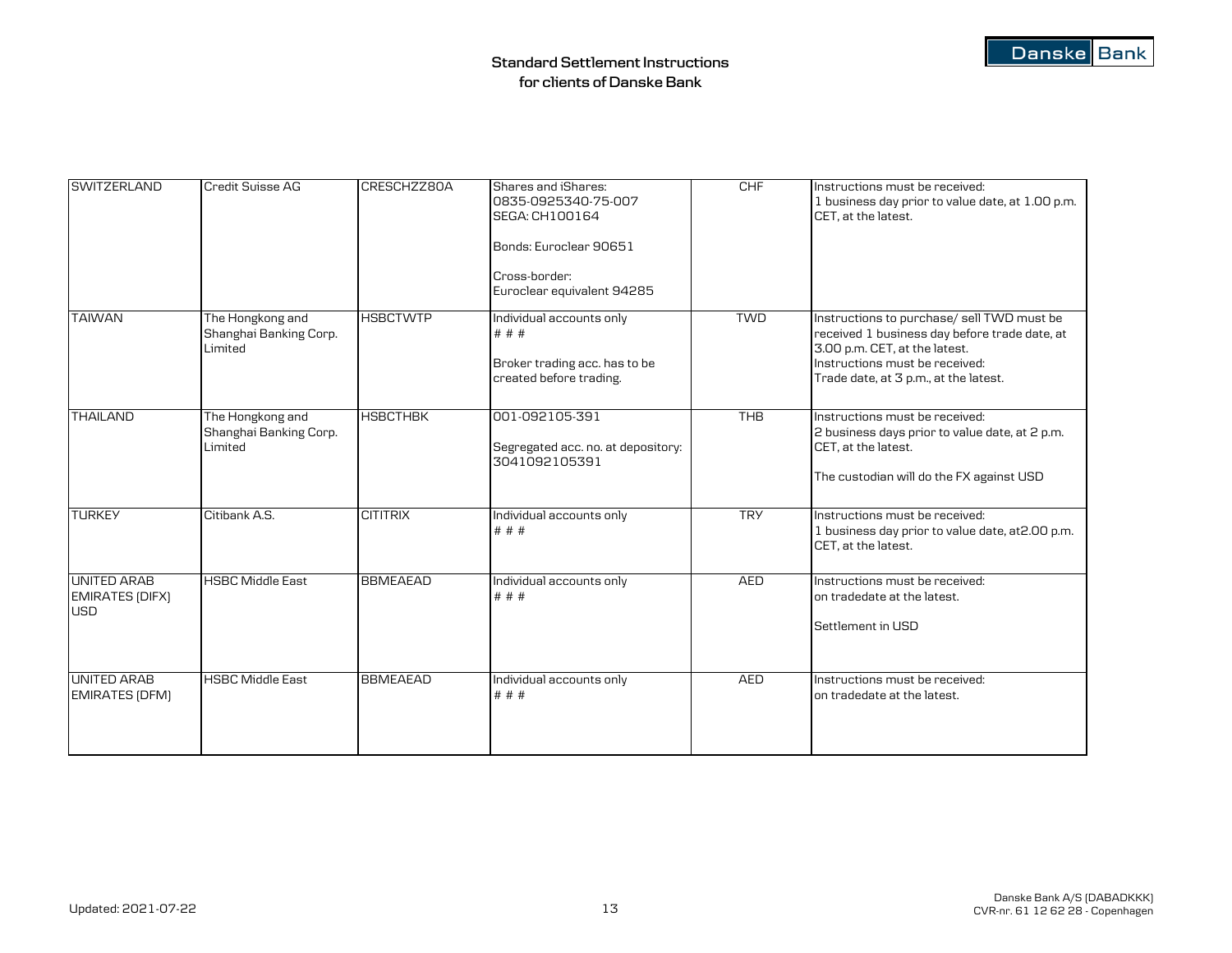| <b>UNITED ARAB</b><br>EMIRATES (ADX) AED | <b>HSBC Middle East</b> | <b>BBMEAEAD</b> | Individual accounts only<br># # #                                                                                    | AED        | Instructions must be received:<br>on tradedate at the latest.                                                                           |
|------------------------------------------|-------------------------|-----------------|----------------------------------------------------------------------------------------------------------------------|------------|-----------------------------------------------------------------------------------------------------------------------------------------|
| UNITED KINGDOM<br>Shares/iShares         | <b>HSBC Bank Plc</b>    | MIDLGB22        | Shares: Crest ID BH01<br>0000000898873<br>iShares:<br>Euroclear 90651<br>Cross-border:<br>Euroclear equivalent 68916 | <b>GBP</b> | Instructions must be received:<br><b>CREST Settlements:</b><br>1 business day prior to value<br>date, at 10.00 a.m. CET, at the latest. |
| UNITED KINGDOM<br>Bonds/Gilts            | <b>HSBC Bank Plc</b>    | MIDLGB22        | Crest ID 5676<br>0000000969971<br>Cross-border:<br>Euroclear equivalent 67399                                        | GBP        | Instructions must be received:<br>Gilt Settlements:<br>Value date, at 1.00 p.m. CET, at the latest.                                     |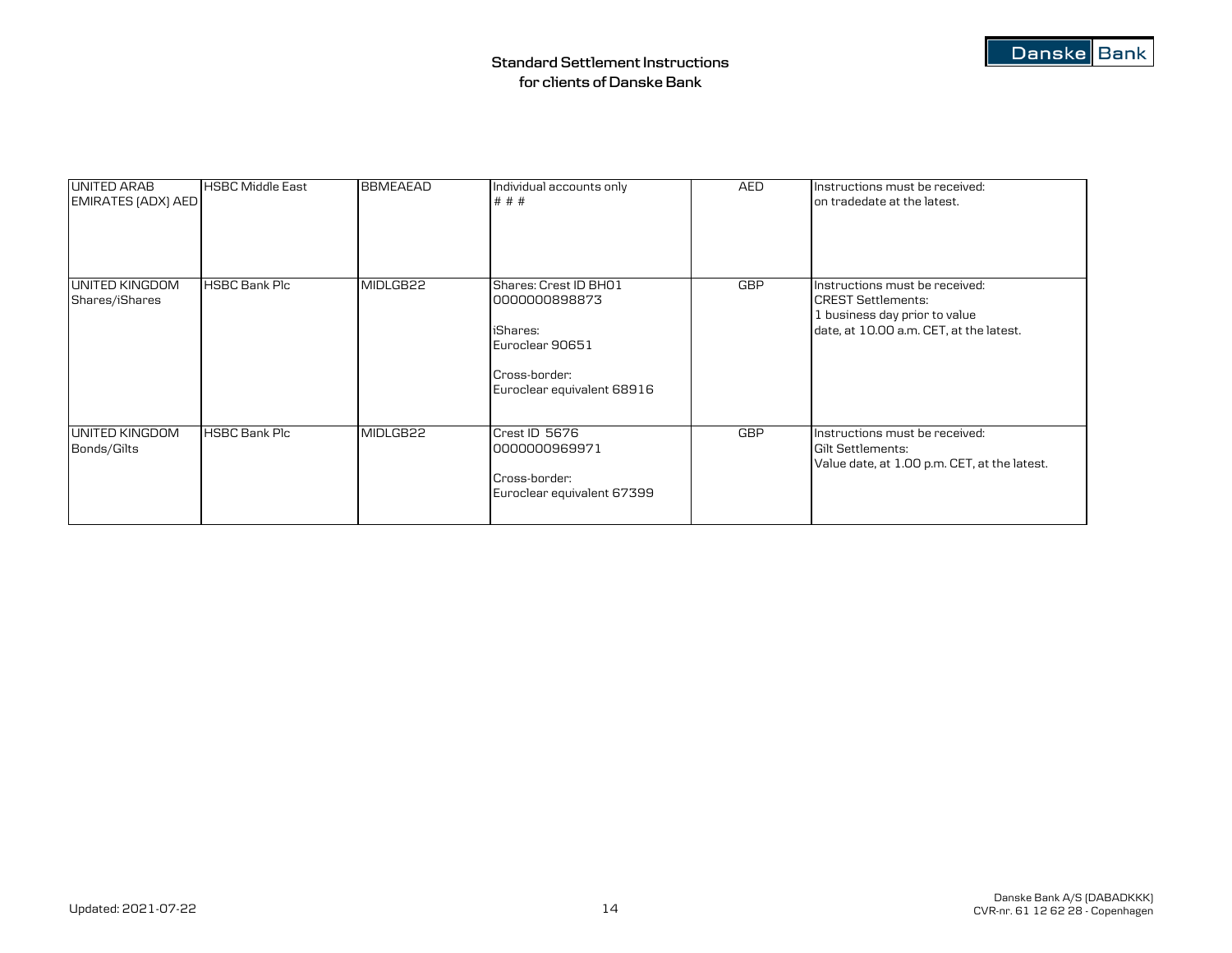| <b>UNITED STATES</b><br><b>Shares</b>                              | Citibank N.A., New York | CITIUS33 | <b>DTC 908</b><br>Agent Bank 27603<br>ID 30860<br>Account Tax rate<br>234107 15%                                                                                                                                                                              | <b>USD</b> | Instructions must be received:<br>1 business day prior to value date, at 2.00 p.m.<br>CET, at the latest. |
|--------------------------------------------------------------------|-------------------------|----------|---------------------------------------------------------------------------------------------------------------------------------------------------------------------------------------------------------------------------------------------------------------|------------|-----------------------------------------------------------------------------------------------------------|
|                                                                    |                         |          | Due to signed W-8Ben tax form<br>following accounts are to be used.<br>Account Tax rate<br>234108<br>30%<br>234111 10%<br>234112<br>20%<br>234113<br>25 %<br>234116<br>O %<br>Cross-border:<br>Euroclear equivalent 26600<br>Sub acc. DTC00908, 'Tax acc. No' |            |                                                                                                           |
|                                                                    |                         |          |                                                                                                                                                                                                                                                               |            |                                                                                                           |
| <b>UNITED STATES</b><br><b>Bonds</b><br>Treasury and<br>Government | Citibank N.A., New York | CITIUS33 | Fedwire instructions:<br>ABA 021000089<br><b>CUST</b><br>Account Tax rate<br>234105<br><b>0%</b><br>234106 30%<br>Cross-border:<br>Euroclear equivalent 26600<br>Sub acc. FED021000089, 'Tax<br>acc. No'                                                      | <b>USD</b> | Instructions must be received:<br>On value date, at noon CET, at the latest.                              |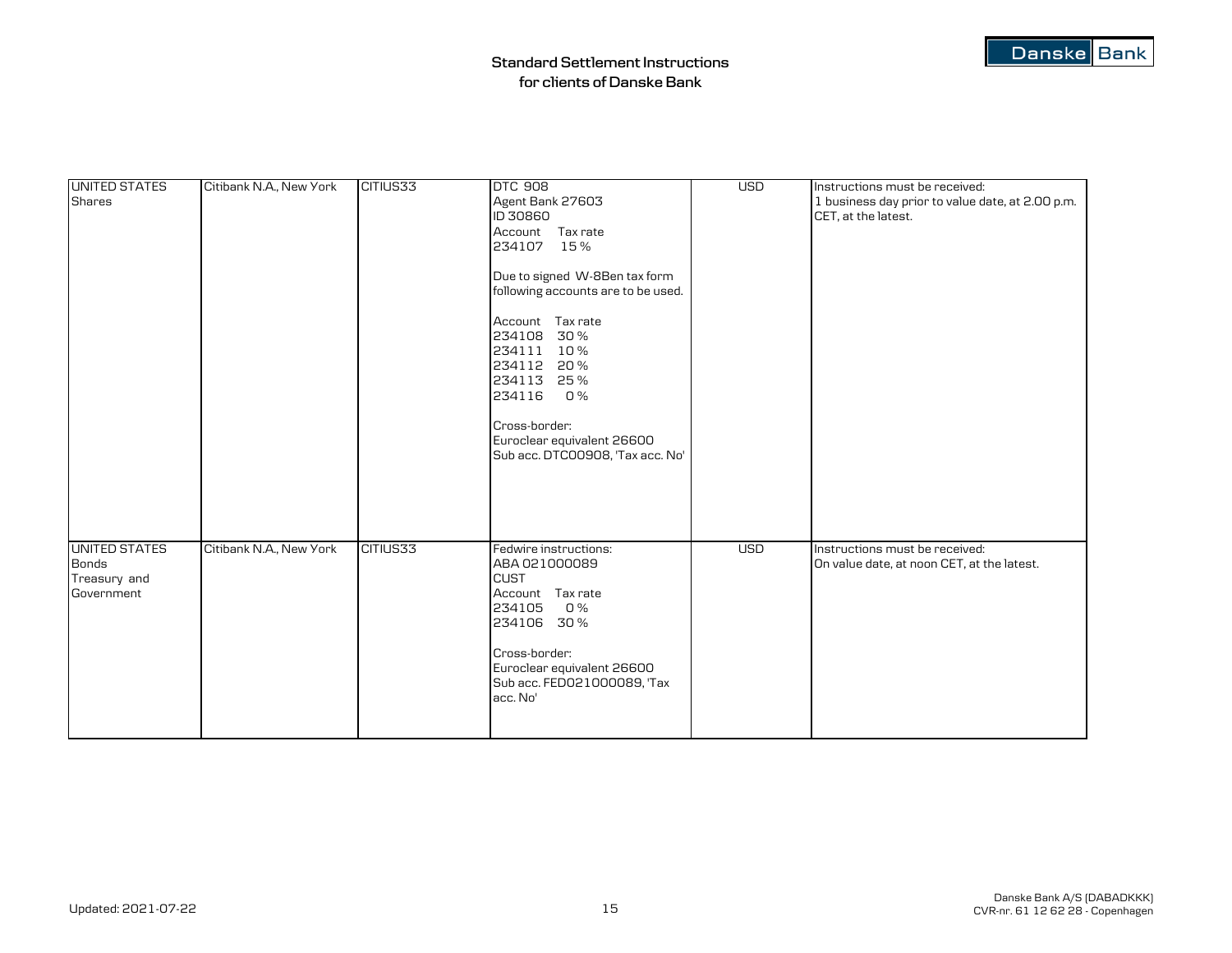| <b>UNITED STATES</b><br><b>Bonds</b><br>Corporate bonds | Citibank N.A., New York                                                                 | CITIUS33        | <b>DTC 908</b><br>Agent Bank 27603<br>ID 30860<br>Account Tax rate<br>234105<br>O%<br>234106 30%<br>Cross-border:<br>Euroclear equivalent 26600<br>Sub acc. DTC00908, 'Tax acc. No' | <b>USD</b> | Instructions must be received:<br>On value date, at noon CET, at the latest.                                                                                                                                                                                                                                                                                                                                  |
|---------------------------------------------------------|-----------------------------------------------------------------------------------------|-----------------|-------------------------------------------------------------------------------------------------------------------------------------------------------------------------------------|------------|---------------------------------------------------------------------------------------------------------------------------------------------------------------------------------------------------------------------------------------------------------------------------------------------------------------------------------------------------------------------------------------------------------------|
| <b>URUGUAY</b>                                          | Banco Itau<br>favour<br>The Bank of New York,<br>Brussels, IRVTBEBB<br>Acc. no. 8736007 | <b>ITAUUYMM</b> | Individual accounts only<br># # #                                                                                                                                                   | <b>UYP</b> | Instructions must be received:<br>2 business days prior to value date, at noon<br>CET, at the latest.<br>The custodian will do the FX against USD.                                                                                                                                                                                                                                                            |
| <b>VIETNAM</b>                                          | The Hongkong and<br>Shanghai Banking Corp.<br>Ltd.                                      | <b>HSBCVNVX</b> | Individual accounts only<br># # #                                                                                                                                                   | <b>VND</b> | FX instruction to purchase VND/USD must be<br>received 2 business day before trade date, at<br>3.00 p.m. CET, at the latest.<br>FX instruction to sell VND cannot be executed<br>before Settlement has taken place, and earliest<br>$S+1$<br>Securities trading instruction must be received<br>on T+1, at 10.00 a.m. CET, at the latest.<br>Trading account with broker has to be created<br>before trading. |